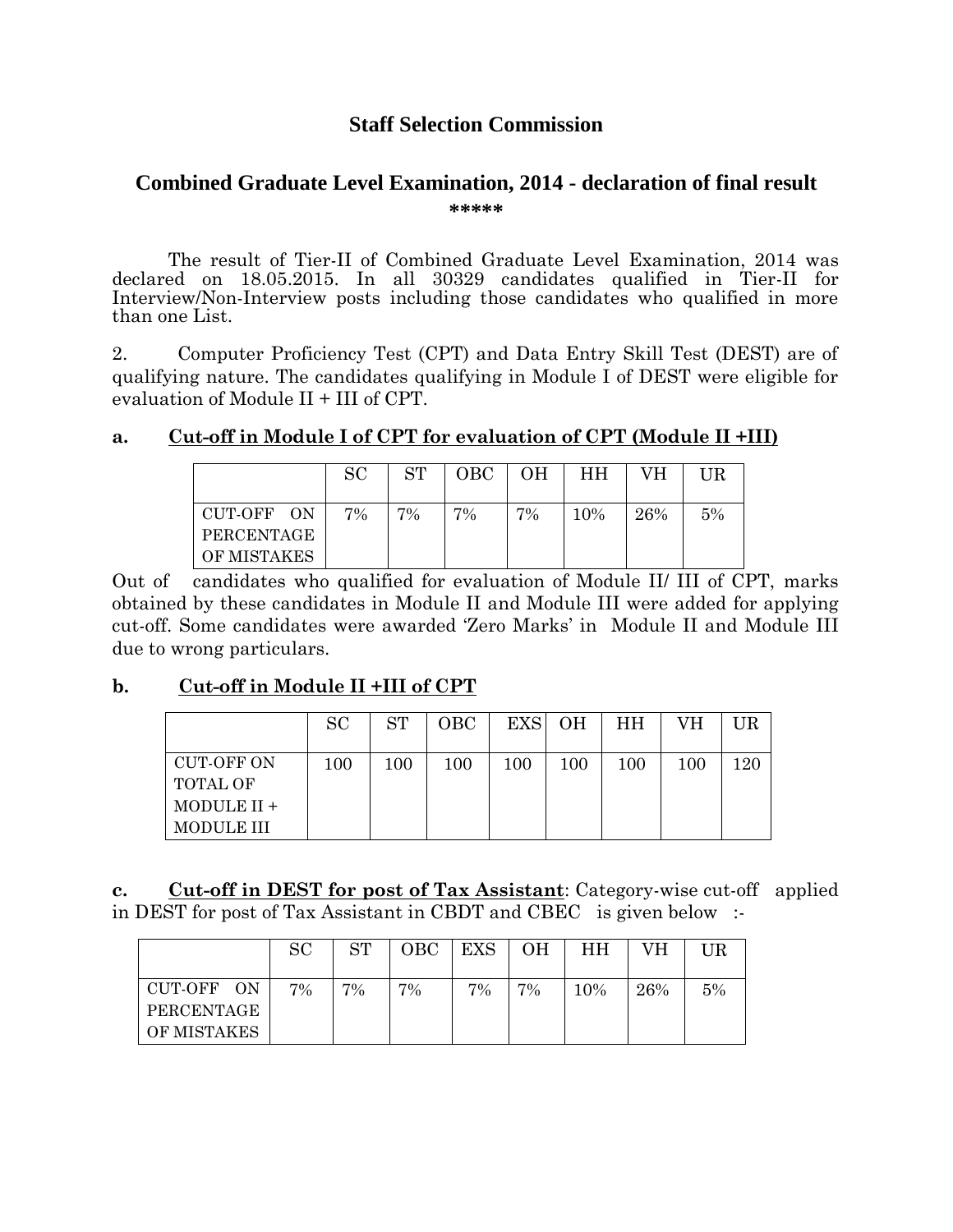There is exemption from DEST for OH candidates in CBDT. There is no exemption from DEST for OH candidates in CBEC. As per data sent by Regional Offices, 15 OH candidates have been exempted in DEST.

- 3. Result has been prepared as under. There are three different merit criteria:–
	- (i) Interview posts (other than Statistical Investigator) Tier I + Tier II (Paper I + Paper II) + Interview marks
	- (ii) Statistical Investigator post Tier I + Tier II (Paper I + Paper II + Paper III) + Interview marks
	- (iii) Non-interview posts Tier I + Tier II (Paper I + Paper II)

While allocating posts to eligible candidates, merit-cum-preference criteria have been adopted. The allocation has been made for the following lists –

- i. List I : Interview posts (other than Statistical Investigator) Option A to Q, S
- ii. List II : Interview post (Statistical Investigator Grade II) Option R
- iii. List III : Non-interview posts  $-$  Option T to #

In all 15,549 candidates have qualified in CGL, 2014 final result. Break-up is as under :-

|             | UR      | OBC. | SC   | <b>ST</b>       | <b>EXS</b> | <b>OH</b> | HН  | VН | <b>TOTAL</b> |
|-------------|---------|------|------|-----------------|------------|-----------|-----|----|--------------|
| Vacancies   | 8373    | 3780 | 2208 | 1188            | 527        | 211       | 208 | 41 | 15549        |
| Candidates  | $8373*$ | 3780 | 2208 | <sup>1188</sup> | 365        | 211       | 196 | 40 | 15549        |
| recommended |         |      |      |                 |            |           |     |    |              |

\* 413 OBC, 13 SC and 2 ST candidates have qualified at UR standard

211 OH candidates (123 UR, 70 OBC, 14 SC and 4 ST candidates)

196 HH candidates (125 UR, 59 OBC, 11 SC and 1 ST candidates)

40 VH candidates (24 UR, 14 OBC, 2 SC candidates)

365 ExS candidates (276 UR, 84 OBC, 5 SC candidates)

4. Category-wise break-up of the candidates for different posts selected against the vacancies reported by the User departments and lowest marks secured by candidates selected against each post is as below :-

## **List-I (Option A to Q, S) - Select List for All Interview posts (Except Statistical Investigator)**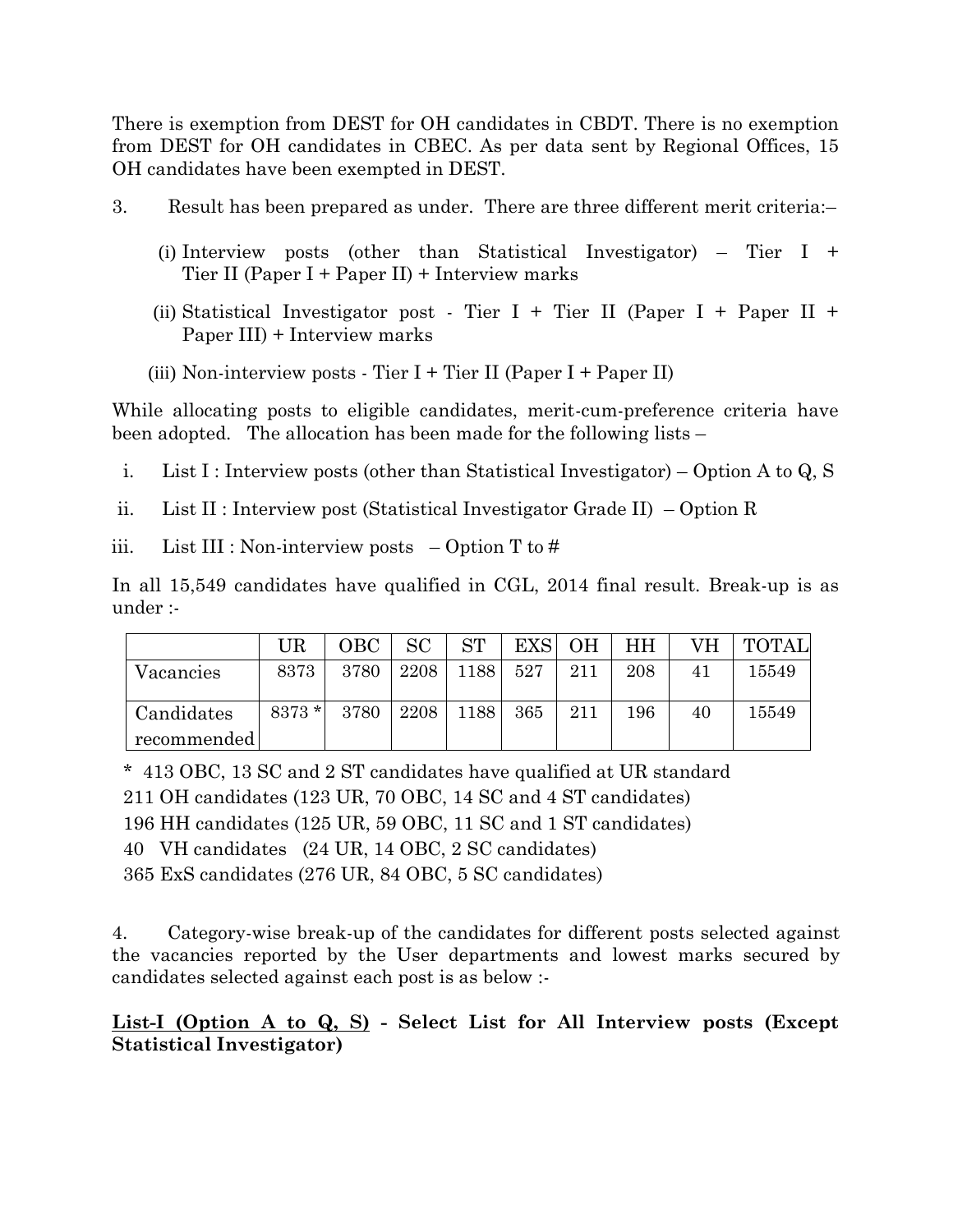|                         |                  |                  |                  | Lowest           |
|-------------------------|------------------|------------------|------------------|------------------|
| Preference              | Category         | Vacancy          | Filled           | Marks*           |
| A                       | 1                | 111              | 111              | 442              |
| A                       | $\overline{2}$   | 68               | 68               | $\!06.25$        |
| $\mathbf A$             | $\mathbf{3}$     | $\overline{0}$   | $\boldsymbol{0}$ | $\overline{0}$   |
| $\mathbf A$             | $\overline{4}$   | 8                | 8                | 419.5            |
| $\mathbf A$             | 5                | 8                | 7                | $296.5\,$        |
| $\mathbf A$             | 6                | 140              | 140              | 478.5            |
| $\mathbf A$             | 7                | 7                | 6                | 391.75           |
| $\mathbf A$             | 9                | 437              | 437              | 499.75           |
| B                       | $\mathbf{1}$     | $\boldsymbol{0}$ | $\boldsymbol{0}$ | $\boldsymbol{0}$ |
| B                       | $\overline{2}$   | $\overline{0}$   | $\boldsymbol{0}$ | $\boldsymbol{0}$ |
| B                       | $\overline{3}$   | $\overline{0}$   | $\overline{0}$   | $\overline{0}$   |
| B                       | $\overline{4}$   | $\overline{0}$   | $\overline{0}$   | $\overline{0}$   |
| B                       | $\overline{5}$   | $\overline{0}$   | $\boldsymbol{0}$ | $\overline{0}$   |
| B                       | 6                | $\mathbf{1}$     | $\mathbf{1}$     | 559.5            |
| B                       | 7                | $\overline{0}$   | $\boldsymbol{0}$ | $\boldsymbol{0}$ |
| B                       | 9                | 1                | $\overline{1}$   | 567              |
| $\mathbf C$             | $\mathbf{1}$     | 10               | 10               | 452.5            |
| $\mathbf C$             | $\overline{2}$   | 5                | 5                | 421              |
| $\overline{\mathbf{C}}$ | $\overline{3}$   | $\overline{0}$   | $\boldsymbol{0}$ | $\boldsymbol{0}$ |
| $\mathbf C$             | $\overline{4}$   | $\overline{0}$   | $\boldsymbol{0}$ | $\boldsymbol{0}$ |
| $\mathbf C$             | 5                | $\overline{0}$   | $\boldsymbol{0}$ | $\overline{0}$   |
| $\mathbf C$             | 6                | 15               | 15               | 489.75           |
| $\mathbf C$             | 7                | $\overline{0}$   | $\overline{0}$   | 0                |
| $\mathbf C$             | 9                | 18               | 18               | 514.75           |
| D                       | $\mathbf{1}$     | $\boldsymbol{0}$ | $\boldsymbol{0}$ | $\overline{0}$   |
| D                       | $\overline{2}$   | $\mathbf{1}$     | $\mathbf 1$      | 499.25           |
| $\mathbf D$             | $\overline{3}$   | $\boldsymbol{0}$ | $\boldsymbol{0}$ | $\boldsymbol{0}$ |
| D                       | $\overline{4}$   | $\boldsymbol{0}$ | $\boldsymbol{0}$ | $\boldsymbol{0}$ |
| D                       | $\overline{5}$   | $\overline{0}$   | $\overline{0}$   | $\boldsymbol{0}$ |
| D                       | 6                | 11               | 11               | $509.25\,$       |
| D                       | $\overline{7}$   | $\mathbf{1}$     | $\mathbf{1}$     | 487.75           |
| $\mathbf D$             | 9                | $\boldsymbol{9}$ | 9                | 537.75           |
| E                       | $\mathbf{1}$     | 10               | 10               | 493.75           |
| E                       | $\overline{2}$   | 7                | 7                | 458.75           |
| E                       | $\boldsymbol{3}$ | $\boldsymbol{0}$ | $\boldsymbol{0}$ | $\boldsymbol{0}$ |
| E                       | $\overline{4}$   | $\boldsymbol{0}$ | $\boldsymbol{0}$ | $\boldsymbol{0}$ |

Post-wise and category-wise details of Vacancies, selected candidates in List-I along with Marks secured by last selected candidate against each post preference/ category is as following **:**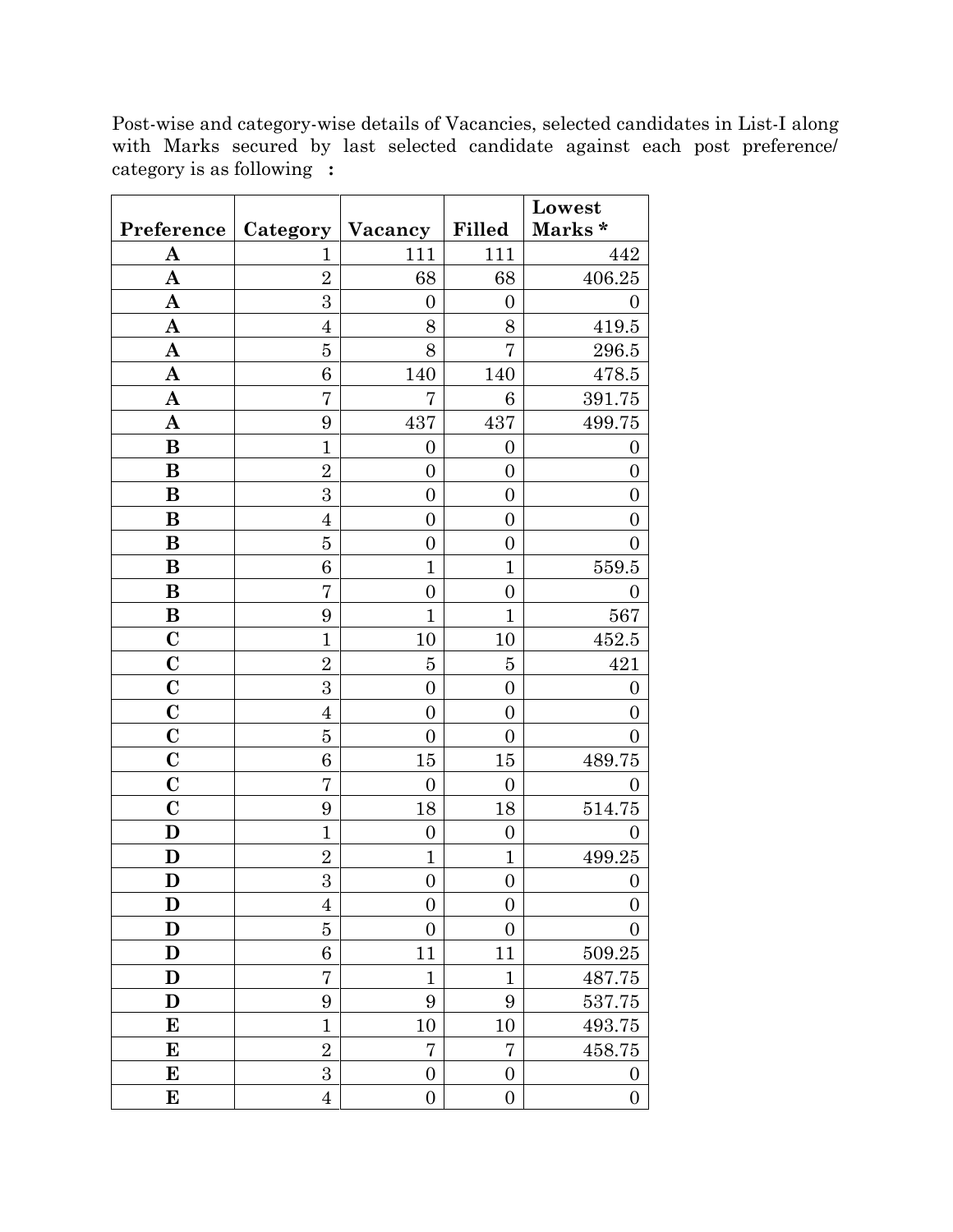| E           | 5              | $\mathbf{1}$     | $\mathbf{1}$     | 370.75           |
|-------------|----------------|------------------|------------------|------------------|
| E           | 6              | 16               | 16               | 515.25           |
| E           | 7              | $\overline{2}$   | $\overline{2}$   | 470              |
| E           | 9              | $40\,$           | 40               | 540.5            |
| $\bf H$     | $\mathbf{1}$   | 7                | 7                | 462              |
| $\mathbf H$ | $\overline{2}$ | $\overline{2}$   | $\sqrt{2}$       | 448.25           |
| $\bf H$     | $\overline{3}$ | $\overline{1}$   | $\overline{1}$   | 467              |
| H           | $\overline{4}$ | $\overline{0}$   | $\boldsymbol{0}$ | $\boldsymbol{0}$ |
| $\bf H$     | 5              | $\boldsymbol{0}$ | $\overline{0}$   | $\overline{0}$   |
| H           | $\,6$          | 15               | 15               | 489              |
| $\bf H$     | 7              | $\boldsymbol{0}$ | $\boldsymbol{0}$ | $\boldsymbol{0}$ |
| $\mathbf H$ | 9              | 37               | 37               | 511.75           |
| I           | $\overline{1}$ | 16               | 16               | 436.75           |
| I           | $\overline{2}$ | 23               | 23               | 409.5            |
| I           | 3              | $\boldsymbol{0}$ | $\boldsymbol{0}$ | $\boldsymbol{0}$ |
| I           | $\overline{4}$ | $\overline{2}$   | $\overline{2}$   | 431              |
| I           | $\overline{5}$ | $\overline{1}$   | $\overline{1}$   | 356.5            |
| I           | 6              | 33               | 33               | 471.5            |
| I           | 7              | $\overline{1}$   | $\mathbf{1}$     | 460.75           |
| I           | 9              | 52               | 52               | 493.75           |
| $\mathbf J$ | $\mathbf{1}$   | 65               | 65               | 466.25           |
| $\mathbf J$ | $\overline{2}$ | $15\,$           | $15\,$           | 459.25           |
| $\mathbf J$ | $\mathbf 3$    | 35               | 35               | 466.25           |
| $\bf J$     | $\overline{4}$ | 11               | 11               | 460.25           |
| $\mathbf J$ | $\overline{5}$ | $\overline{1}$   | $\mathbf{1}$     | 442              |
| $\mathbf J$ | 6              | 135              | 135              | 498              |
| $\bf J$     | 7              | $\boldsymbol{0}$ | $\boldsymbol{0}$ | $\overline{0}$   |
| $\mathbf J$ | 9              | 237              | 237              | 526.25           |
| $\mathbf K$ | $\mathbf{1}$   | 607              | 607              | 424              |
| K           | $\overline{2}$ | 320              | $320\,$          | 415              |
| K           | $\overline{3}$ | $\boldsymbol{0}$ | $\boldsymbol{0}$ | $\boldsymbol{0}$ |
| $\mathbf K$ | $\overline{4}$ | 65               | 65               | 396              |
| K           | $\overline{5}$ | 64               | 64               | 271.75           |
| K           | $\,6$          | 1080             | 1080             | 466              |
| K           | 7              | $\boldsymbol{0}$ | $\boldsymbol{0}$ | $\boldsymbol{0}$ |
| K           | 9              | 2291             | 2291             | 485.5            |
| L           | $\mathbf{1}$   | 112              | 112              | 432.75           |
| L           | $\overline{2}$ | 50               | 50               | 431.5            |
| L           | 3              | $\boldsymbol{0}$ | $\boldsymbol{0}$ | $\boldsymbol{0}$ |
| L           | $\overline{4}$ | 10               | 10               | 396.25           |
| L           | $\overline{5}$ | 11               | 11               | 284.5            |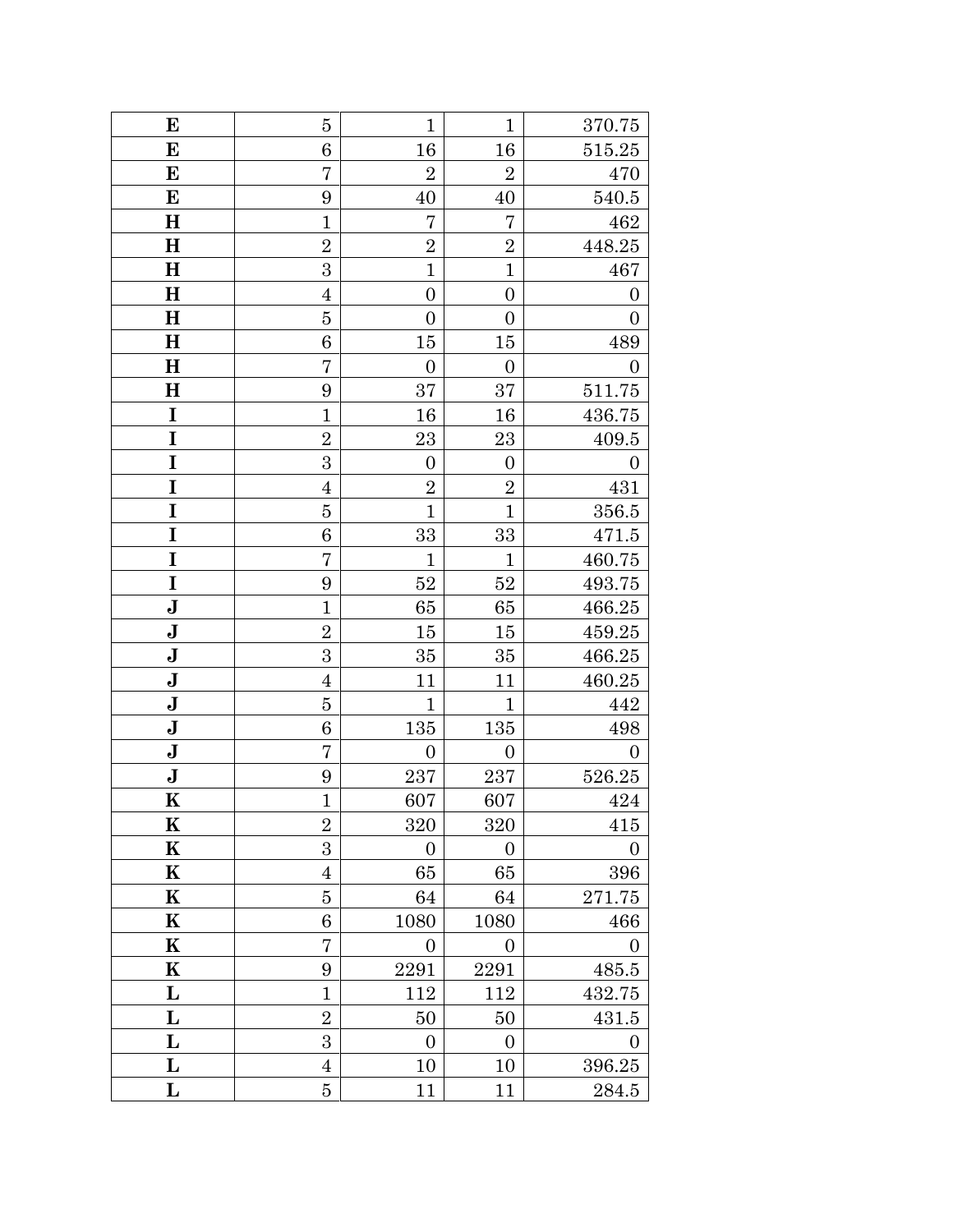| L            | 6                | 182              | 182              | 481              |
|--------------|------------------|------------------|------------------|------------------|
| L            | 7                | $\overline{0}$   | $\overline{0}$   | $\overline{0}$   |
| L            | 9                | 349              | 349              | 498.25           |
| $\mathbf{M}$ | $\mathbf{1}$     | 127              | 127              | 453              |
| M            | $\overline{2}$   | 64               | 64               | 456.75           |
| M            | 3                | $\boldsymbol{0}$ | $\boldsymbol{0}$ | $\boldsymbol{0}$ |
| M            | $\overline{4}$   | 13               | 13               | 425.5            |
| M            | $\overline{5}$   | 13               | 13               | 330              |
| $\mathbf M$  | 6                | 224              | 224              | 496              |
| $\mathbf{M}$ | 7                | $\boldsymbol{0}$ | $\boldsymbol{0}$ | $\boldsymbol{0}$ |
| $\bf M$      | 9                | 433              | 433              | 519.25           |
| N            | $\mathbf{1}$     | 9                | 9                | 456.5            |
| $\mathbf N$  | $\overline{2}$   | 6                | 6                | 443.5            |
| N            | $\overline{3}$   | $\overline{0}$   | $\boldsymbol{0}$ | $\boldsymbol{0}$ |
| N            | $\overline{4}$   | $\boldsymbol{0}$ | $\boldsymbol{0}$ | $\boldsymbol{0}$ |
| N            | $\overline{5}$   | $\boldsymbol{0}$ | $\boldsymbol{0}$ | $\boldsymbol{0}$ |
| $\mathbf N$  | 6                | 16               | 16               | 500.25           |
| $\mathbf N$  | $\overline{7}$   | $\boldsymbol{0}$ | $\boldsymbol{0}$ | $\boldsymbol{0}$ |
| ${\bf N}$    | 9                | 29               | 29               | 518.25           |
| $\mathbf 0$  | $\mathbf{1}$     | 13               | 13               | 434              |
| $\mathbf 0$  | $\overline{2}$   | 6                | 6                | 414              |
| $\mathbf 0$  | $\boldsymbol{3}$ | $\boldsymbol{0}$ | $\boldsymbol{0}$ | $\boldsymbol{0}$ |
| $\mathbf 0$  | $\overline{4}$   | $\boldsymbol{0}$ | $\boldsymbol{0}$ | $\boldsymbol{0}$ |
| $\mathbf 0$  | $\overline{5}$   | $\boldsymbol{0}$ | $\boldsymbol{0}$ | $\boldsymbol{0}$ |
| $\mathbf 0$  | 6                | 25               | 25               | 469              |
| $\mathbf O$  | 7                | $\boldsymbol{0}$ | $\boldsymbol{0}$ | $\overline{0}$   |
| $\mathbf 0$  | 9                | 49               | 49               | 502.75           |
| $\mathbf P$  | $\mathbf{1}$     | 18               | 18               | 423.25           |
| ${\bf P}$    | $\overline{2}$   | 7                | $\overline{7}$   | 410.75           |
| ${\bf P}$    | 3                | $\boldsymbol{0}$ | $\boldsymbol{0}$ | $\boldsymbol{0}$ |
| ${\bf P}$    | $\overline{4}$   | $\boldsymbol{0}$ | $\boldsymbol{0}$ | $\boldsymbol{0}$ |
| ${\bf P}$    | $\overline{5}$   | $\boldsymbol{0}$ | $\boldsymbol{0}$ | $\overline{0}$   |
| ${\bf P}$    | 6                | $\sqrt{24}$      | 24               | 465.75           |
| ${\bf P}$    | 7                | $\boldsymbol{0}$ | $\boldsymbol{0}$ | 0                |
| ${\bf P}$    | 9                | $53\,$           | 53               | 484.5            |
| Q            | $\overline{1}$   | 60               | 60               | 423.5            |
| $\bf Q$      | $\overline{2}$   | 30               | 30               | 411.75           |
| $\bf Q$      | 3                | $\overline{0}$   | $\overline{0}$   | $\overline{0}$   |
| Q            | $\overline{4}$   | 6                | 6                | 418              |
| $\bf Q$      | $\overline{5}$   | $\,6$            | $\,6$            | 269.5            |
| $\bf Q$      | 6                | 108              | 108              | 467              |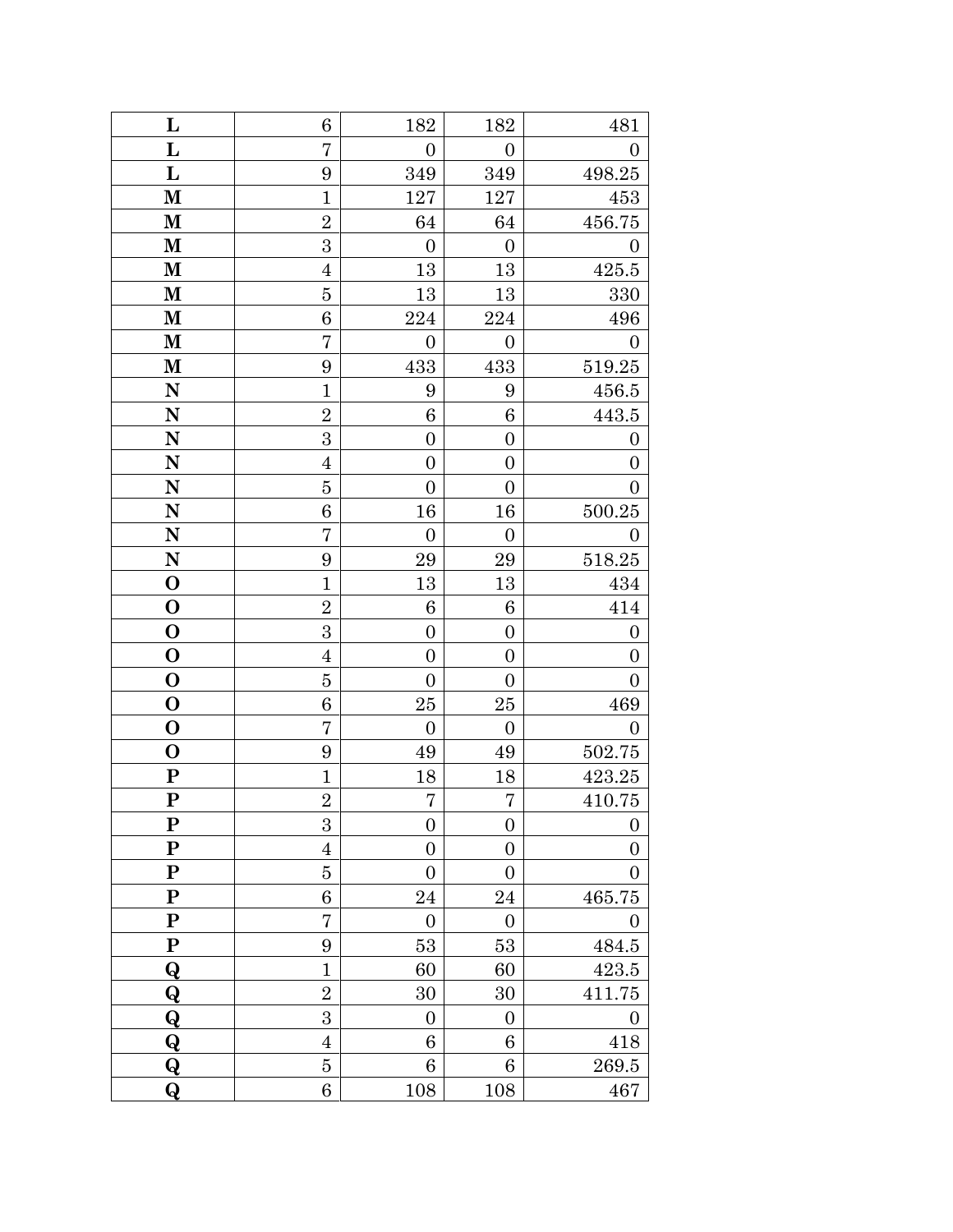| W | Η,             |      |      |        |
|---|----------------|------|------|--------|
|   | 9              | 202  | 202  | 485.25 |
| S |                | т    |      | 455.75 |
| S | $\overline{2}$ |      | 0    |        |
| S | 3              |      | 0    |        |
| S | 4              |      | 0    |        |
| S | 5              |      | 0    |        |
| S | 6              | 1    |      | 495    |
| S | Γ7             |      | 0    |        |
| S | 9              | 3    | 3    | 510.75 |
|   | Total          | 8036 | 8036 |        |

 $*$  Lowest Marks = Tier I + Tier II (Paper I + Paper II) + Interview marks

#### **Note 1 : Explanation of Post preference codes –**

**A: Assistant in CSS -** Qualifying in CPT is mandatory for Option A. No exemption in CPT has been granted.

- **B : Assistant in CVC**
- **C : Assistant in Intelligence Bureau**
- **D: Assistant in Ministry of Railways**
- **E: Assistant in Ministry of External Affairs**
- **F:** Assistant (Cypher) in Min. of External Affairs No vacancies reported.
- **G: Assistant in AFHQ –** No vacancies reported.
- **H: Assistant in Other Ministries/Departments/Organisations with Grade pay Rs. 4600/-**
- **I: Assistant in Other Ministries/Departments/Organisations with Grade pay Rs. 4200/-**
- **J: Inspector of Income Tax**
- **K: Inspector (Central Excise)**
- **L: Inspector (Preventive Officer)**
- **M: Inspector (Examiner)**
- **N: Asstt. Enforcement Officer**
- **O: Sub Inspector, CBI**
- **P: Inspector of Posts**
- **Q: Divisional Accountant, CAG**
- **S: Inspector (Central Bureau of Narcotics)**

**Note 2:** For Option A, only those candidates have been considered who have qualified in CPT (All modules) as per the separate cut-offs decided by the Commission in Module I initially and on total marks of Module II + III.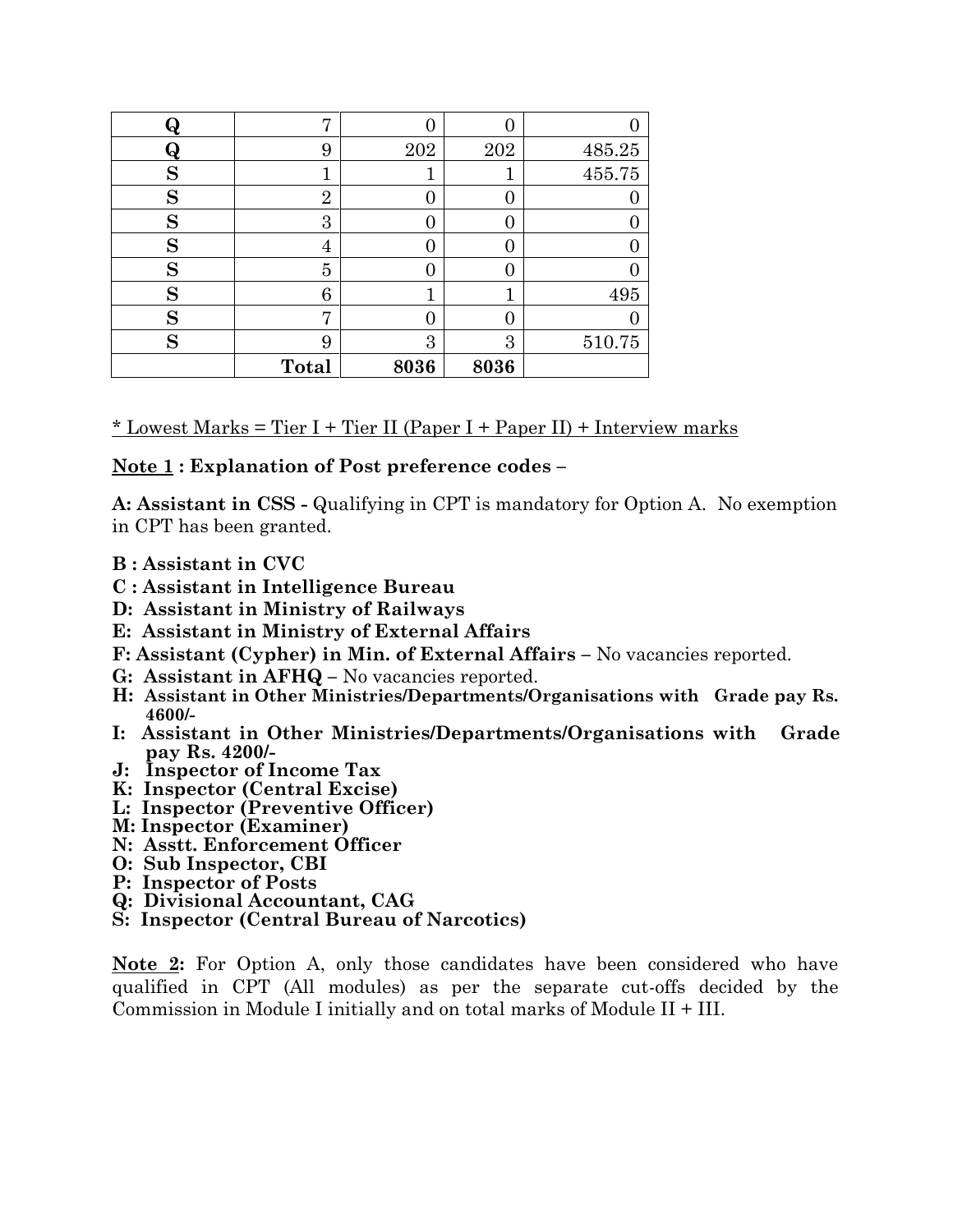# **List-II (Option R) (Select List for Interview post - Statistical Investigator Grade -II))**

Category-wise details of Vacancies, selected candidates in List-II along with Marks secured by last selected candidate against each category is as following:

|             |                |         |        | Lowest             |
|-------------|----------------|---------|--------|--------------------|
| Preference  | Category       | Vacancy | Filled | Marks <sup>*</sup> |
| R           |                | 57      | 57     | 448.5              |
| R           | $\overline{2}$ | 29      | 29     | 406.5              |
| R           | 3              |         |        |                    |
| R           | 4              |         |        |                    |
| R           | 5              |         |        |                    |
| R           | 6              | 103     | 103    | 496                |
| R           | ┍              |         |        |                    |
| $\mathbf R$ | 9              | 192     | 192    | 532.75             |
|             | <b>Total</b>   | 381     | 381    |                    |
|             |                |         |        |                    |

\* Lowest Marks = Tier I + Tier II (Paper I + Paper II + Paper III) + Interview marks

## **List-III (Option T to #) (Select List for all Non-Interview posts)**

Post-wise and category-wise details of Vacancies, selected candidates in List-III along with Marks secured by last selected candidate against each category is as following **:**

|                      |                    |     |                   | Lowest |
|----------------------|--------------------|-----|-------------------|--------|
| Preference           | Category   Vacancy |     | <b>Filled</b>     | Marks* |
| #                    |                    |     |                   | 379    |
| #                    | $\overline{2}$     | 0   | $\mathbf{\Omega}$ |        |
| #                    | 3                  | 0   | 0                 |        |
| #                    | 4                  | 0   | 0                 |        |
| #                    | 5                  | 0   |                   |        |
| #                    | 6                  | 0   |                   |        |
| #                    | 7                  | ∩   | 0                 |        |
| #                    | 9                  | 0   | 0                 |        |
| $^{\textregistered}$ |                    | 343 | 343               | 345    |
| $^{\textregistered}$ | $\overline{2}$     | 222 | 222               | 314.5  |
| $^{\textregistered}$ | 3                  | 199 | 199               | 288    |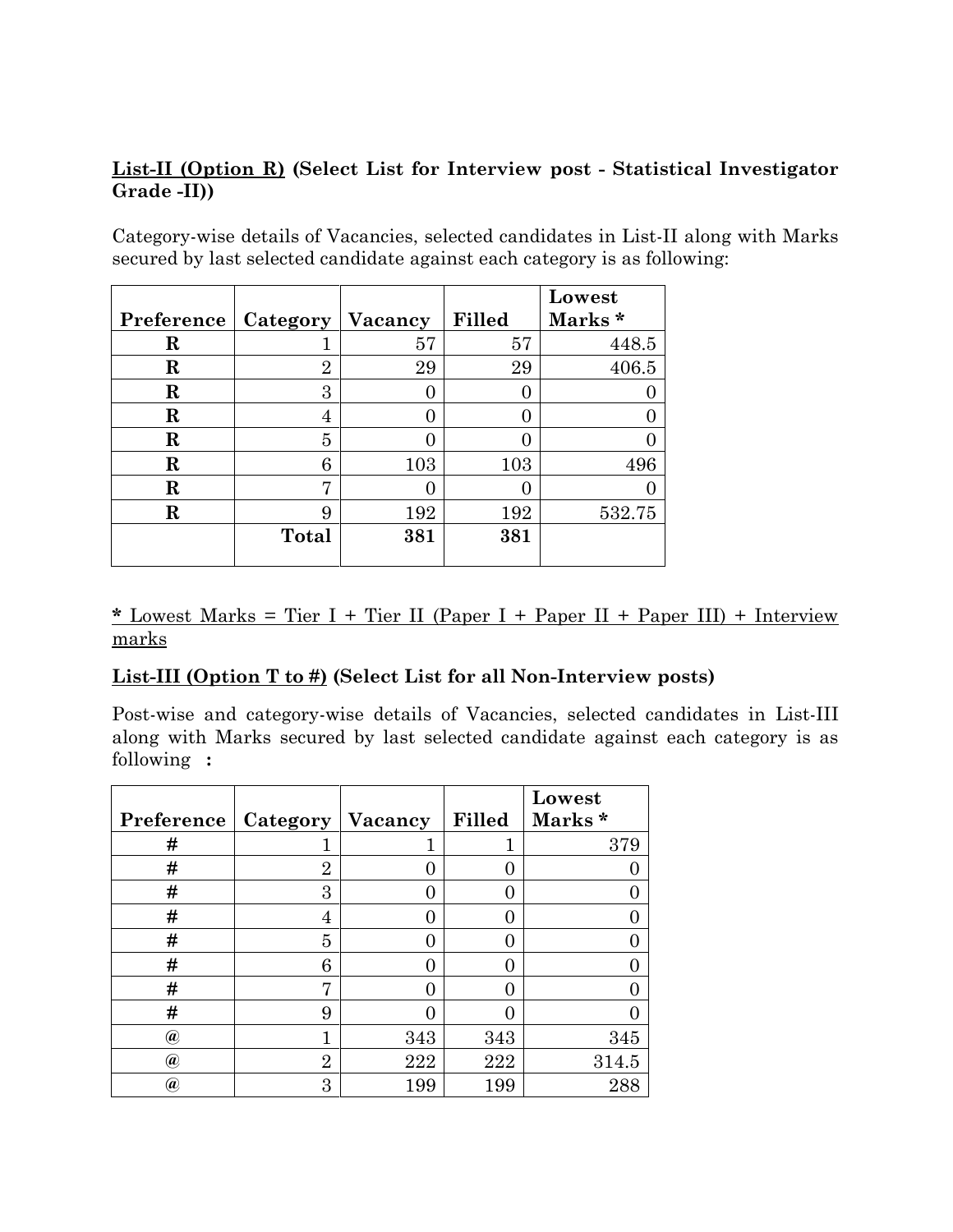| $^a\!\!\!\!a$             | $\overline{4}$ | 36               | 36               | 317              |
|---------------------------|----------------|------------------|------------------|------------------|
| $\circledR$               | $\overline{5}$ | 30               | 30               | 183.75           |
| $\circledR$               | 6              | 485              | 485              | 392.5            |
| $\circledR$               | 7              | 27               | 27               | 322.25           |
| $\circledR$               | 9              | 1617             | 1617             | 399.75           |
| T                         | $\mathbf{1}$   | 225              | 225              | 367.5            |
| T                         | $\overline{2}$ | 112              | $112\,$          | 352              |
| T                         | 3              | 150              | 150              | 336.5            |
| T                         | $\overline{4}$ | 26               | 26               | 343.75           |
| T                         | 5              | $58\,$           | 58               | 199              |
| T                         | 6              | 405              | 405              | 410              |
| T                         | 7              | $\boldsymbol{0}$ | $\boldsymbol{0}$ | $\boldsymbol{0}$ |
| T                         | 9              | 758              | 758              | 426.5            |
| $\boldsymbol{\mathrm{V}}$ | $\overline{1}$ | $\overline{2}$   | $\overline{2}$   | 375.75           |
| $\overline{\mathbf{V}}$   | $\overline{2}$ | $\mathbf{1}$     | $\mathbf{1}$     | 361.75           |
| $\boldsymbol{\mathrm{V}}$ | $\mathbf{3}$   | $\overline{2}$   | $\overline{2}$   | 339.5            |
| $\boldsymbol{\mathrm{V}}$ | $\overline{4}$ | $\boldsymbol{0}$ | $\boldsymbol{0}$ | $\boldsymbol{0}$ |
| $\overline{\mathbf{V}}$   | $\overline{5}$ | $\boldsymbol{0}$ | $\boldsymbol{0}$ | $\overline{0}$   |
| $\overline{\textbf{V}}$   | 6              | $\overline{4}$   | $\overline{4}$   | 415.75           |
| $\overline{\textbf{V}}$   | 7              | $\boldsymbol{0}$ | $\boldsymbol{0}$ | $\boldsymbol{0}$ |
| $\overline{\mathbf{V}}$   | 9              | 8                | 8                | 432              |
| W                         | $\mathbf{1}$   | 75               | 75               | 363.75           |
| W                         | $\overline{2}$ | 38               | 38               | 349              |
| W                         | $\overline{3}$ | $50\,$           | 50               | 327.5            |
| W                         | $\overline{4}$ | 8                | 8                | 340.5            |
| W                         | $\overline{5}$ | $\overline{7}$   | 7                | 197.75           |
| W                         | 6              | 135              | 135              | 407.5            |
| W                         | 7              | $\overline{0}$   | $\boldsymbol{0}$ | $\boldsymbol{0}$ |
| W                         | 9              | 252              | 252              | 424              |
| X                         | $\mathbf{1}$   | 164              | 164              | 358.5            |
| $\mathbf X$               | $\overline{2}$ | 96               | 96               | 341.5            |
| $\mathbf X$               | 3              | 12               | 12               | $325\,$          |
| X                         | $\overline{4}$ | 10               | 10               | 335.25           |
| $\mathbf X$               | $\overline{5}$ | $\boldsymbol{0}$ | $\boldsymbol{0}$ | $\boldsymbol{0}$ |
| X                         | 6              | 307              | 307              | 402.25           |
| $\mathbf X$               | 7              | $\boldsymbol{0}$ | $\boldsymbol{0}$ | $\boldsymbol{0}$ |
| $\mathbf X$               | 9              | 693              | 693              | 417.75           |
| Y                         | $\mathbf{1}$   | 19               | 19               | 362.5            |
| Y                         | $\overline{2}$ | 8                | 8                | 341              |
| Y                         | $\overline{3}$ | $\,6$            | 6                | 324.5            |
| Y                         | $\overline{4}$ | $\overline{2}$   | $\overline{2}$   | 335              |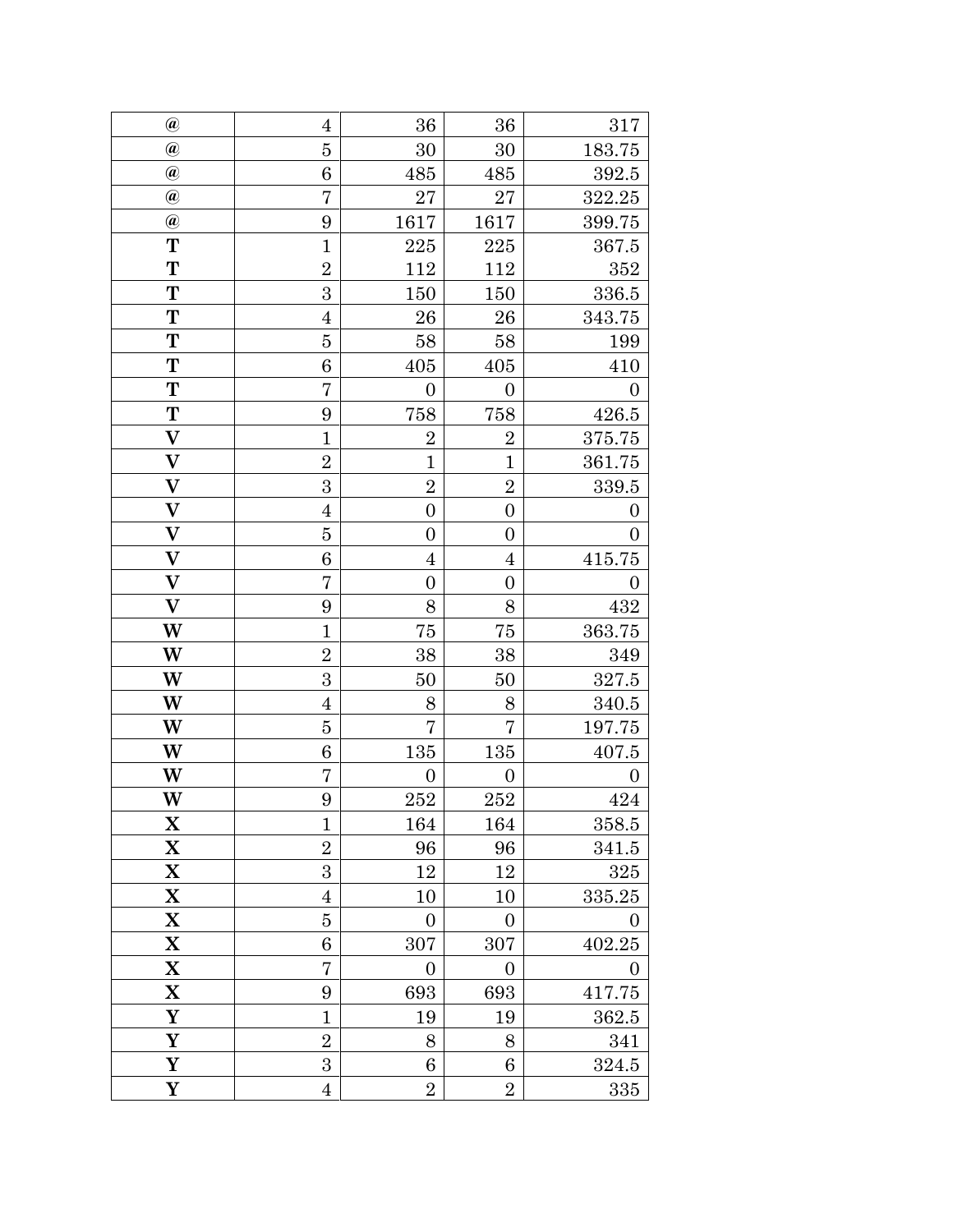| Y                                                                                                                         | 5              | 3    | 3        | 204    |
|---------------------------------------------------------------------------------------------------------------------------|----------------|------|----------|--------|
| Y                                                                                                                         | 6              | 36   | 36       | 403.5  |
| Y                                                                                                                         | 7              | 0    | $\Omega$ |        |
| Y                                                                                                                         | 9              | 109  | 109      | 417.5  |
| Z                                                                                                                         | $\mathbf{1}$   | 156  | 156      | 355    |
| Z                                                                                                                         | $\overline{2}$ | 78   | 78       | 335.75 |
| Z                                                                                                                         | 3              | 72   | 72       | 298.5  |
| Z                                                                                                                         | 4              | 14   | 14       | 330.5  |
| Z                                                                                                                         | 5              | 5    | 5        | 196    |
| Z                                                                                                                         | 6              | 279  | 279      | 399.25 |
| Z                                                                                                                         | 7              | 3    | 3        | 381    |
| Z                                                                                                                         | 9              | 504  | 504      | 414.75 |
| $*$ I consist M subsidiary $\mathbb{R}^n$ of $\mathbb{R}^n$ in $\mathbb{R}^n$ and $\mathbb{R}^n$ (Denote I in Denotes II) | Total          | 7132 | 7132     |        |

<u>\* Lowest Marks = Tier I + Tier II (Paper I + Paper II)</u>

**Note 1 : Explanation of post codes –**

- **T: Auditor in Offices under CAG**
- **U: Auditor in Offices under CGDA–** No vacancies reported.
- **V: Auditor in Offices under CGA & Others**
- **W: Accountant/Junior Accountant in Offices under CAG**
- **X: Accountant/Junior Accountant in Offices under CGA & Others**
- **Y: UDC in Central Govt./Ministries/Other than CSCS cadres.**
- **Z: Tax Assistant in CBDT**
- **@: Tax Assistant in CBEC**
- **\$: Compiler, RGI –** No vacancies reported.

#### **#: Sub-Inspector, Central Bureau of Narcotics**

**Note 2:** Category/preferences of candidates have been taken from the Online Verified Data received from Regional Offices.

**Note 3:** For Options Z and @, DEST was prescribed. Only those candidates have been considered in Select List who have qualified in DEST, as per the cut-off fixed.

**Note 4**: For OH candidates, there is exemption from DEST in CBDT only. For OH candidates, there is no exemption from DEST in CBEC.

5. Tie cases have been resolved by applying following criteria, one after another, as applicable till the Tie is resolved :-